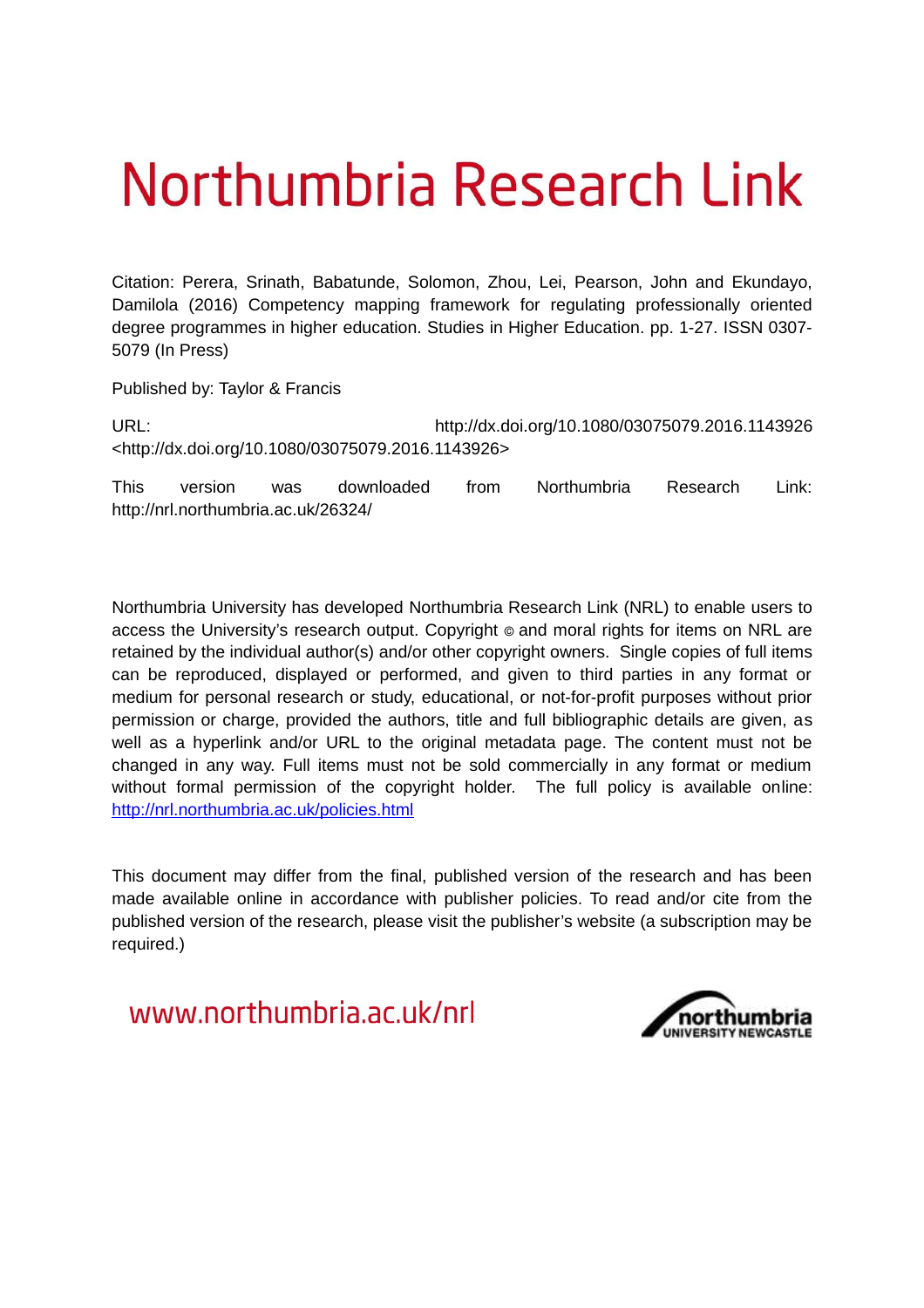## **Competency mapping framework for regulating professionally oriented degree programmes in higher education**

### **Abstract**

Recognition of the huge variation between professional graduate degree programmes and employers requirements, most especially in the construction industry, necessitated a need for assessing and developing competencies that aligned with the professionally oriented programmes. The purpose of this research is to develop a competency mapping framework (CMF) in this case for the quantity surveying (QS) honours degree programme. The graduate competency threshold benchmark (GCTB) is a key component of the CMF. Therefore, the CMF contains the mapping process, the template documents and the benchmark. The research adopted literature review, pilot study, case studies (including semi-structured interviews), and expert forum in developing the framework. The framework developed in this research provides new insight into how degree programmes map against competencies. Thus, the framework can be applied more widely, to other professional degree programmes, for monitoring and improving the quality and professional standards of construction degree programmes by accrediting bodies. This should connect construction graduates more effectively to the industry.

**Keywords**: Competencies; construction; curriculum; degree programmes; higher education.

## **1 Introduction**

Educational strategies and policies at both national and global levels contribute significantly to shaping the future direction of many professions and industries. Given the sector's large diversified and dynamic nature; the updating of knowledge and skills for construction graduates become imperative. For instance, Keraminiyage and Lill (2013) asserted that studying at higher education institutions (HEIs) is a primary mode of knowledge and skills enhancement for construction professionals. While this mode is broadly received and acknowledged, it has frequently been condemned for its feeble acknowledgment of and connection to the changing needs of industry and its failure to react quickly to emerging knowledge and skills demands (Kaklauskas *et al*., 2012). It is against this backdrop that Perera and Pearson (2013) stated that any enterprise operating in today's competitive climate should regularly be reviewing potential markets for its products with a view to satisfying these and to long-term growth. In this respect, academic institutions are no different. Thus, those responsible for programme development in HEIs should be on the lookout for appropriate areas of expansion and provision must keep pace with the times, and adjust where possible to changing professional needs (Perera and Pearson, 2013). To this end, competency-based measures have become an important recourse for identifying and developing potentially realistic and practical training requirements, especially as these measures reflect a cyclical and continuous process of assessing, planning and taking corrective action (Dainty *et al*., 2003).

The competence-based education initially started in nursing education in the 1970s (Cowan *et al*., 2007) and gained popularity in many other disciplines in formal and informal education and training all around the world (Meyer and Semark, 1996). The significance of competency-based measures in promoting the development of appropriate professional training requirements is well underscored (Tett *et al*., 2000; Gibb, 2003). Therefore, an educational strategy based on competencies has become a norm. For example, a robust competency model helps to align practice and academic priorities. Some earlier studies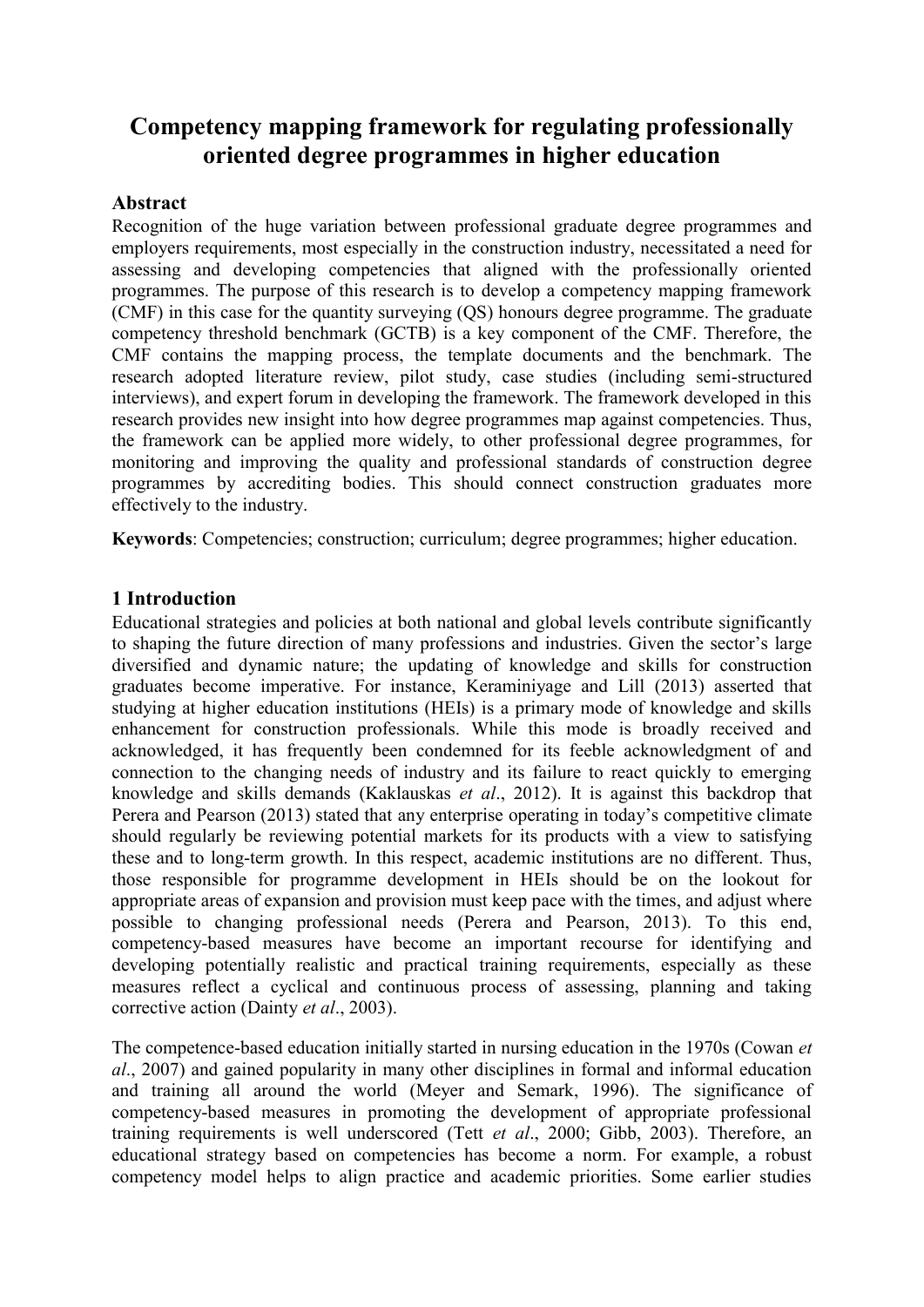support this. For instance, Getha-Taylor *et al*. (2013) argued that competency-based programs provide students with the knowledge, skills, and attitudes necessary for successful careers. Rissi and Gelmon (2014) claimed that the recognition of the substantial variation in professional roles and employment settings that graduates enter necessitated the needs to define programme contents that concentrate on creating and assessing competencies that aligned with programme mission and students' career goals. Batterman *et al*. (2011) stated that educational competencies depict learning objectives and are utilised to plan educational programmes, develop curricula, and assess existing programmes. Arain (2010) suggested that the essential competence of a construction program in the core area of construction project management is in imparting to its students the necessary expertise to practice professionally in the construction industry.

There is a considerable interest in identifying specific competencies for construction oriented degree programmes. For instance, Ahn *et al*. (2012) examined key competencies for construction graduates in the United States. Arain (2010) identified competencies for baccalaureate level construction education in Alberta, Canada. Batterman *et al*. (2011) studied competencies for graduate education programmes in the energy and sustainability area among others. In spite of these studies of the competencies required of construction related graduates in HEIs, hardly any studies to be found in the literature that provide an insight of how modules/courses in undergraduate studies mapped against these. Also, construction industry employers have been vocal in reporting their perception of a lowering of employability of graduates. A recent study investigating views of both industry and academia concluded that there are significant levels of dissatisfaction with the quality of graduates (Perera and Pearson, 2011). It is identified that the root cause of the issue being that graduates produced from different RICS accredited degree programmes in HEIs have significantly different competency levels, often far below what the industry expects. The lack of a mechanism to systematically evaluate programme module content against Royal Institution of Chartered Surveyors (RICS) competencies and a benchmark for graduate competencies is therefore considered as the core cause of this problem (Perera and Pearson, 2011). This research aims to fill this gap by developing a competency mapping framework (CMF) that comprised the graduate competency threshold benchmark for a quantity surveying honours degree programmes. Achieving this is fundamental to success in aligning the views of industry, academia and the professional body-RICS. In this respect, this research was guided by the following derived objectives:

- Examination of the mandatory, core and optional competencies and benchmarking the expected level of compliance for RICS accredited degree programmes.
- Development of a competency mapping and assessment methodology to analyse compliance of programmes to set benchmarks for Graduate route.
- Development of a competency mapping scoring system to analyse the level of mapping and gaps.
- Development of the final benchmark (i.e. GCTB).

It is believed that the process used to develop the framework can be applied to any professionally oriented degree programme in HEIs. Further, the framework would be useful for the monitoring and management of existing degree programmes in any constructionrelated discipline. It is anticipated that this research will contribute to improving understanding of the knowledge and skills context, more efficient alignment of HEI outputs with industrial needs, and ultimately to the future positive development of construction sector at large.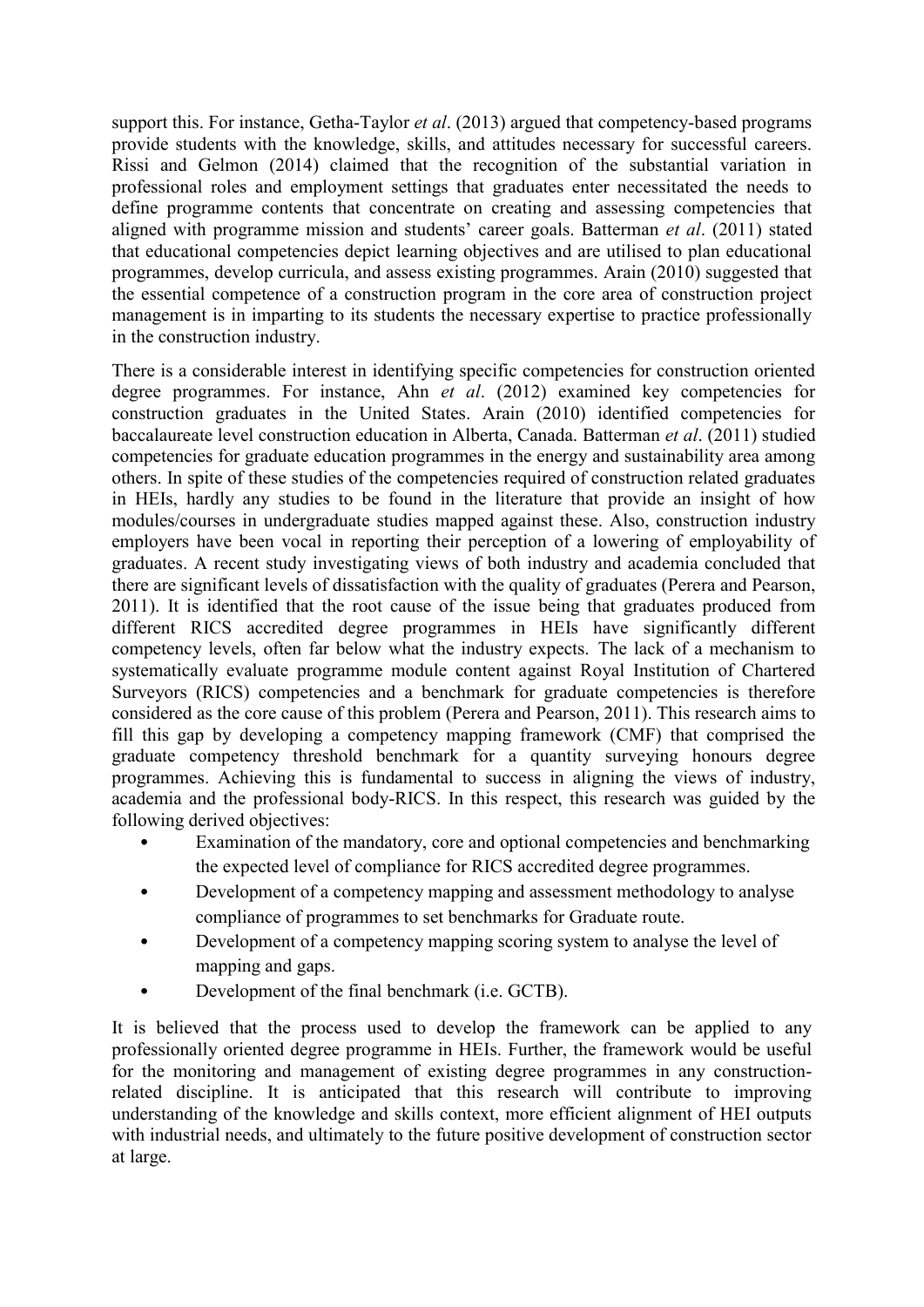## **2 Subject area descriptions of construction education degrees**

Subject area descriptions are best considered as benchmarking exercises for a particular field of study or discipline group (Newton *et al*., 2012). Construction education in HEIs represents a field of study that encompasses the modern academy such as Architecture, Engineering, and Law among others. It is corroborated by Newton *et al*. (2012) that the discipline of Building and Construction draws together a substantial range of distinctive academics and professional practice. Thus, at the core of the discipline are a number of discrete professions such as Construction Management, Quantity Surveying, Building Surveying, Facilities Management and Property Development, united through a shared concern with the initiation, provision, operation and sustainability of the built environment (Newton *et al*., 2012). Construction is a practice-oriented collection of professions. Therefore, the educational unit should establish an effective relationship with the industry (ACCE, 2015). This backdrop necessitated the professional bodies nationally and internationally to develop both the policy and practice for construction education. For instance, in the United States, bachelor degree programmes in construction management are accredited by the American Council for Construction Education (ACCE). Thus, ACCE defines the academic standards and criteria by which those construction education programmes seeking accreditation or re-accreditation shall be assessed. In Australia, academic standards for building and construction professions are developed and refined through national consultation involving all relevant professional bodies and higher education providers (see Newton and Goldsmith, 2011a). For example, in 2010-2011, the Learning and Teaching Academic Standards (LTAS) project in building and construction established the Threshold Learning Outcomes (TLOs) that all graduates of an Australian bachelor award in building and construction are expected to have met or exceeded (ALTC, 2011; Newton, 2011; Newton *et al*., 2012). In the UK, in establishing the benchmark standards for construction, property and surveying, the Quality Assurance Agency for Higher Education (QAA) make reference to national occupational standards that have been developed by the Construction Industry Council, as well as to the accreditation policies produced by professional bodies such as the Chartered Institute of Building (CIOB) and the Royal Institution of Chartered Surveyors (RICS) (QAA, 2008). Thus, the single honours degree programmes in HEls in the UK are formulated with reference to the QAA benchmark statements in construction, property and surveying (2008) and accredited by RICS-University Partnership Scheme for which it must meet quality thresholds as identified in the RICS Assessment of Professional Competence in Quantity Surveying and Construction (2009).

## **3 Quantity surveying education**

Quantity surveying (QS) is a profession that is well established in the British Commonwealth as being responsible for the management of cost and contracts in the construction industry (RICS, 1971, 1983; Male, 1990; Pheng and Ming, 1997; Bowen *et al*., 2008; Ling and Chan, 2008). The profession is also known as construction economics in Europe and cost engineering in the United States and parts of Asia (Rashid, 2002; Pathirage and Amaratunga, 2006; Smith, 2009). Over the years, QS education has evolved from being rather technicianrelated in nature into fully fledged honours degrees with a greater orientation towards commercial management, cost, contracts and project management. In the UK, the current QS degrees grew from the early 1970's with the move from diploma to degree level qualification for entry to the profession. This transition from diplomas to university degrees was in line with the general transformation of the higher education sector of the British education system. The majority of these degrees were delivered by the former polytechnics, the most of which, in turn, became new universities in the early 1990's (Perera and Pearson, 2013).

In the UK, the RICS-university partnership agreement is the primary mechanism to ensure the academic quality of accredited programmes. This process involves ensuring that certain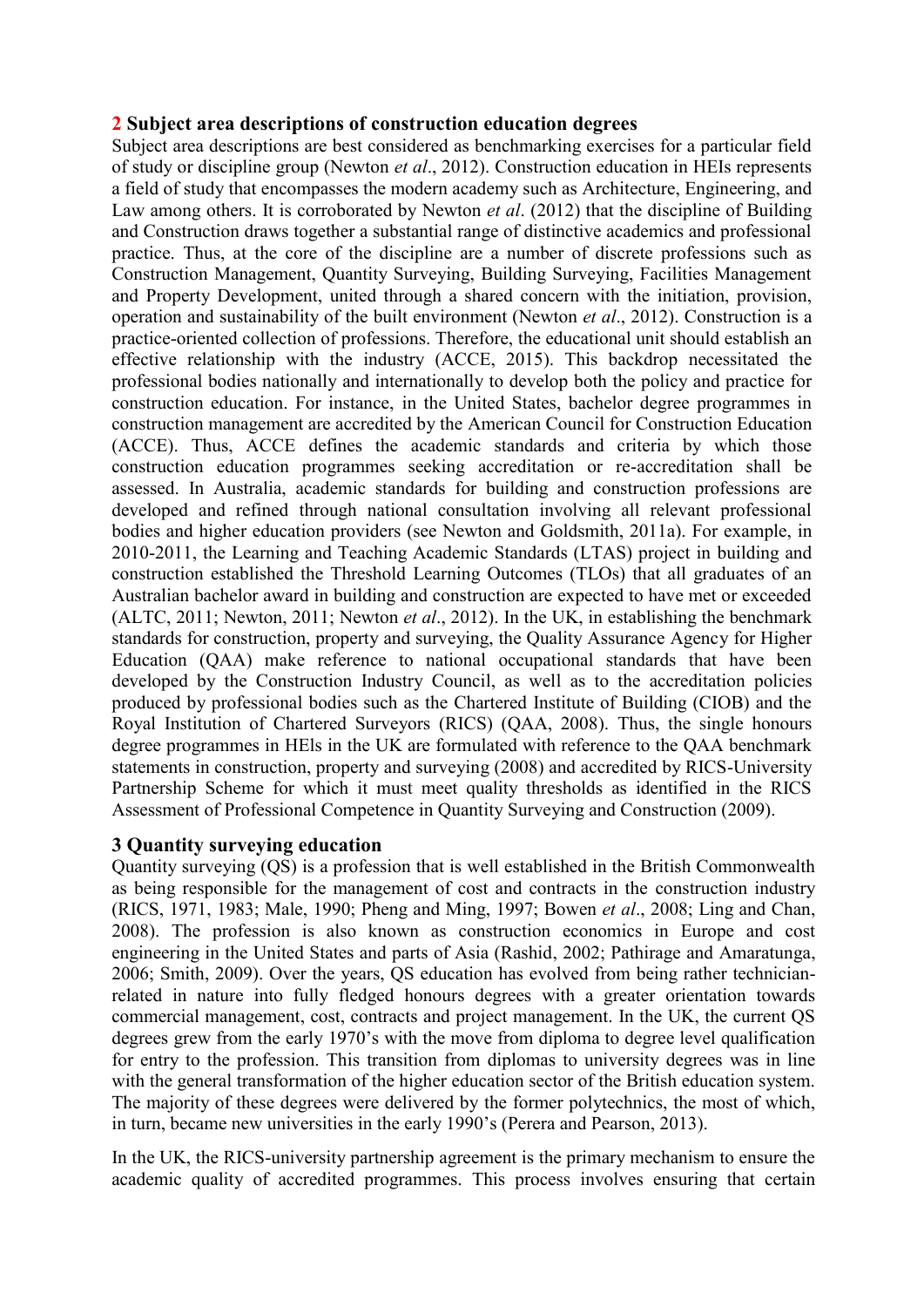minimum standards, known as "thresholds" as set out in the guidance and policy document on university partnerships are achieved (RICS, 2008a). A stipulation regarding relevant employment of graduates was waived off late, due to the current economic situation (RICS, 2008a). At present, there is no formal obligation for programme teams to map their curricula against specific RICS QS competencies at specific levels, although most seek this outcome to some extent. The guidance and policy document does list and refer to the 'Assessment of Professional Competence' (APC) requirements, suggesting the "likelihood of meeting threshold standards and leading to an existing APC pathway" as a factor in the accreditation or otherwise of a programme (Perera and Pearson, 2013). The 2010 "vision for high-quality education" was set out by an education task force in 1999 (RICS, 2008a). This envisaged strong partnerships between the RICS and a limited number of recognised centres of academic excellence, characterised not only by an appropriate range of curricula at undergraduate and postgraduate levels, but also increased freedom for selected universities to develop courses and methods of delivery at all academic levels. This is a far from prescriptive recipe, which lacks consideration of matching specific levels to core competencies. It is against this backdrop that this research developed a graduate competency threshold benchmark (GCTB), which led to the development of a final competency mapping framework (CMF).

#### **4 Research methods**

The research adopted four distinct data gathering phases, which culminated in data analysis and reporting, to benchmark the expected level of achievement of competencies by the QS graduates produced by RICS accredited programmes. The key stages and process are illustrated in Figure 1.

#### **<<<<<<<<<<<<<<Insert Figure 1 >>>>>>>>>>>>**

The four stages and the main research instrument adopted in this research are detailed as follows:

#### *4.1 Stage 1: Pilot study*

A literature review was conducted to identify the full QS study checklist structured by RICS competencies. This was followed by developing a competency mapping scoring system that could provide a numerical scale mapping of competencies to degree programme curricula (see Figure 1). A pilot study involving two senior academic staff and two industry experts were used to test the scoring system and develop the final competency mapping template (CMT) (see Figure 1). The CMT is a dual vector scale matrix with a 'breadth scale and a depth scale'. Breadth scale contains study topics while depth scale contains competencies. Therefore, the CMT formed the basis for carrying out case studies mapping competencies to existing degree programmes.

#### *4.2 Stage 2: Case studies*

The selected four case studies (A, B, C, and D) were leading QS honours degree programmes in the UK all accredited by the RICS (see Figure 1). The case studies therefore provided the basis for the development of the benchmark for graduate competencies. These include examination of four RICS accredited QS degree programmes. The CMT developed in stage 1 provides the template to map curricula to RICS competencies. The curricula of these programmes (module specifications) were mapped against RICS QS competencies at detailed level using coverage (as a breadth scale) and amount of time spent in learning i.e. module credits (as a depth scale). The ensuing mapping was then verified for accuracy and consistency with the programme directors responsible for their delivery. Furthermore,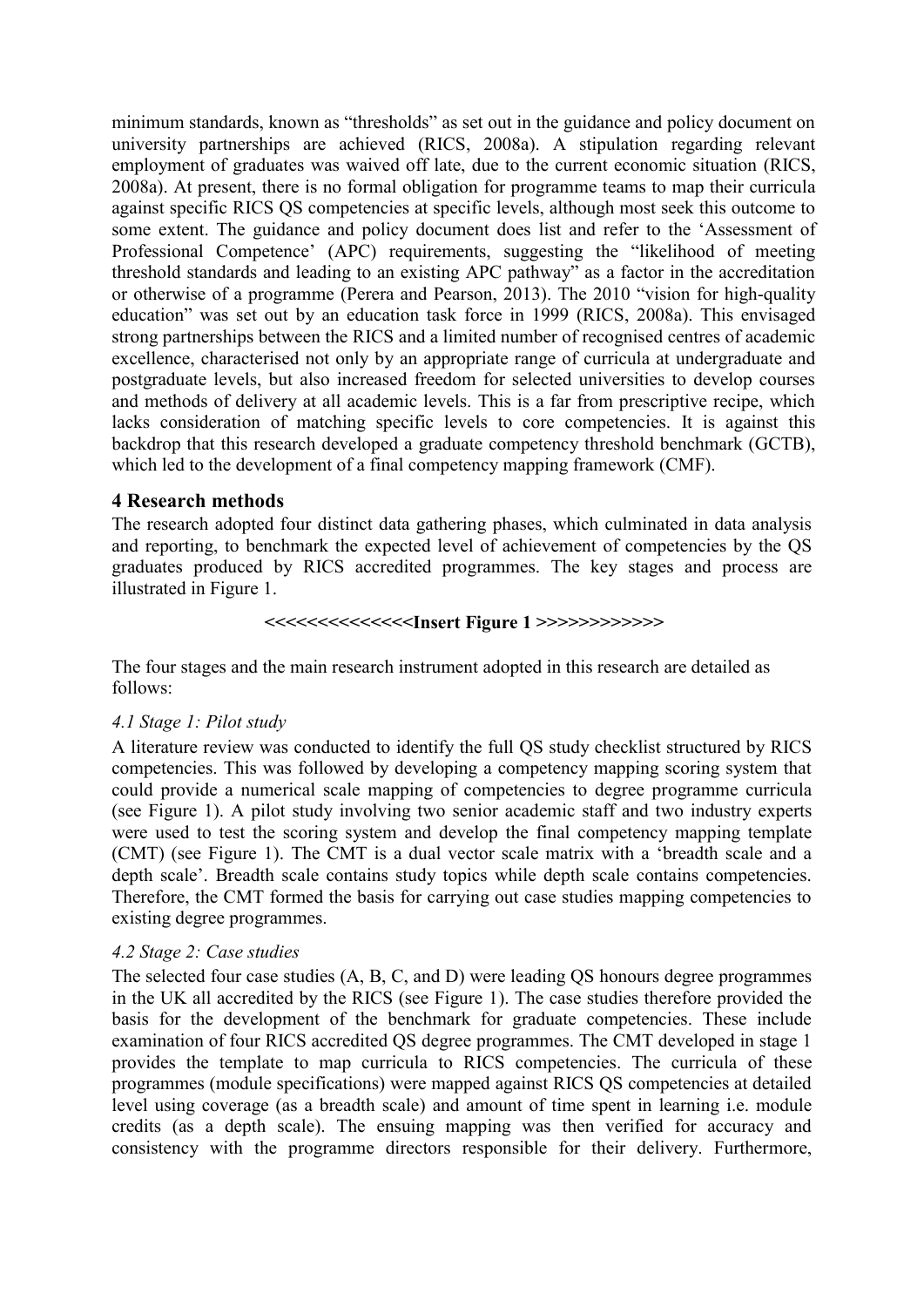descriptive statistical analysis was used to develop a conceptual competency benchmark using these four case studies, which is the final output of this stage.

## *4.3 Stage 3: Expert forum*

An expert forum comprised 15 persons (12 industry experts and 3 academic experts) was constituted to revise and modify the conceptual competency benchmark developed in stage 2 of the research above. The identified industry experts come from large, SME and micro level organisations. These included quantity surveying employer organisations from both traditional consulting and contracting sectors. A total of 15 interviews were conducted comprising 3 academics (programme leaders), 6 consultant quantity surveyors (2 experts from each category of large, SME and micro) and 6 contractor quantity surveyors (2 experts from large, 3 from SME and 1 from Micro level organisation) (see Table 4 for details). The resulting findings were analysed using relevant descriptive statistics and presented as a ratified benchmark. Delphi technique (Rowe and Wright, 2001) was used to extract and harmonise the views of the experts and to finalise the benchmark level of achievement of competencies for graduate QS.

## *4.4 Stage 4: Review of existing processes to integrate CMF*

The GCTB forms the basis of the final stage of the research, where it is incorporated into the existing programme curricular development and management process, creating the Competency Mapping Framework. A detailed review of the existing programme validation and management methods were carried out. Three highly experienced RICS accredited QS honours degree programme directors (who are also full members of the RICS) were selected to develop the mechanism to integrate the GCTB and create the final CMF. This stage provides insight on how the CMF can be used within these existing systems to ensure academic quality standards.

## **5 RICS quantity surveying competencies**

The RICS QS competencies provide the basis on which the competence of a chartered quantity surveyor is defined. These are arranged into three groups, depending upon their perceived relevance to the role of the quantity surveyor as follows:

- 1 Mandatory competencies: personal, interpersonal and professional practice and business skills common to all pathways [into membership] compulsory for all candidates.
- 2 Core competencies: primary skills of the candidate's chosen RICS pathway.
- 3 Optional competencies: selected as an additional skill requirement for the candidate's chosen RICS pathway from a list of competencies relevant to that pathway. In most cases there is an element of choice, though usually driven by their employer's specialism.

Similarly, the RICS distinguishes between three possible levels of attainment in each of a range of competences when setting its requirements for those seeking full membership as follows:

- Level 1: Knowledge (theoretical knowledge)
- Level 2: Knowledge and practical experience (putting it into practice)
- Level 3: Knowledge, practical experience and capacity to advise (explaining and advising)

There are 8 mandatory competencies, 7 core competencies, and 10 optional competencies. The RICS stipulates that an APC candidate needs to achieve all mandatory competencies at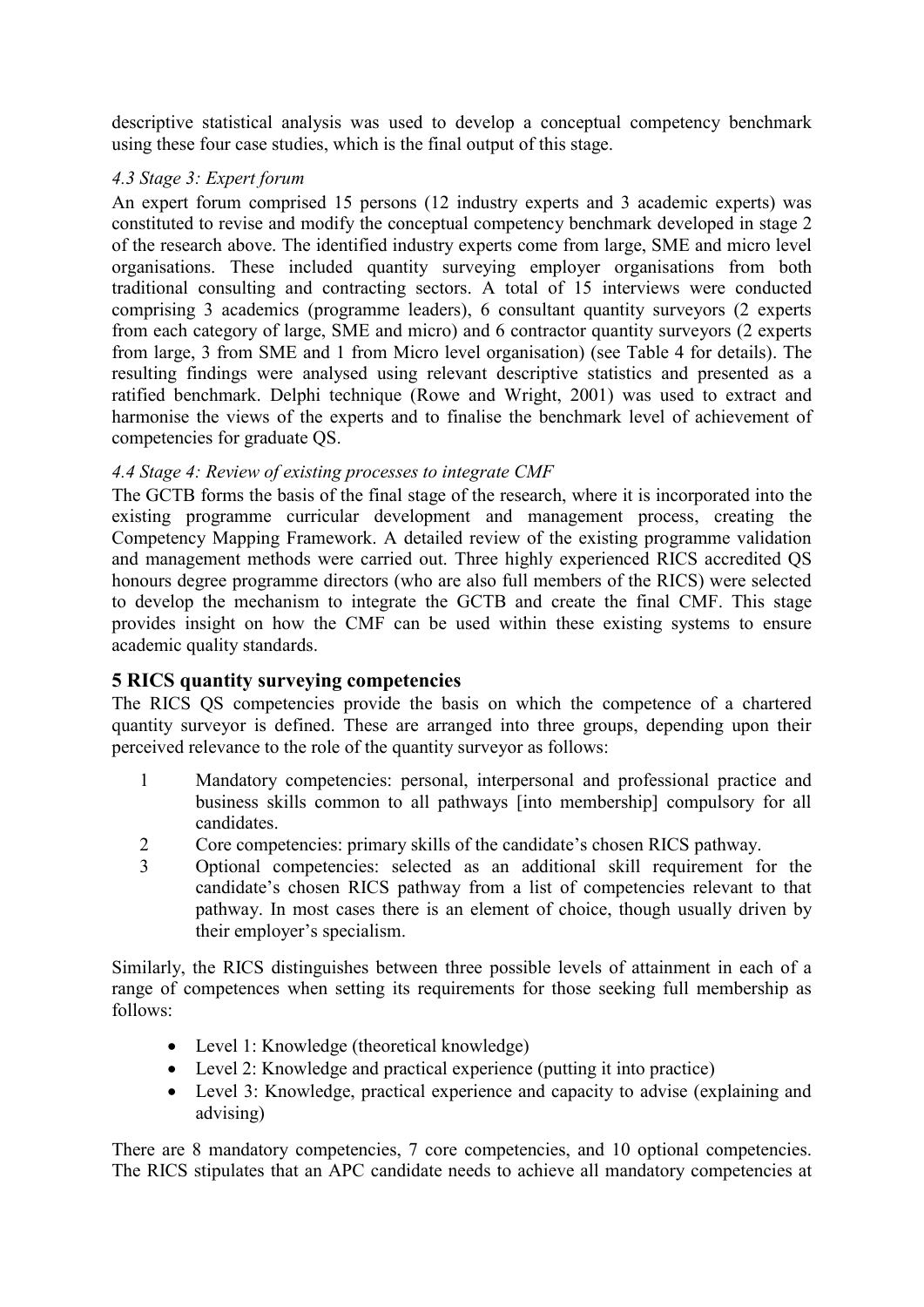Level 2 or above, all core competencies at Level 3 (except the one not relevant to their specialisation, consulting or contracting as the case may be, which must be at Level 2). The further requirement is for 2 optional competencies at Level 2 or above.

## **6 The competency mapping scoring system**

The competency mapping scoring system is developed as a dual vector scale matrix consisting of a 'breadth scale and a depth scale'. The breadth scale indicates the extent of coverage of competencies as mapped to RICS QS study checklist (RICS, 2008b). The check list provides 359 individual study topics categorised into 25 different competencies. These signify the extent of coverage (breadth of knowledge) expected under the current set of competencies. The depth scale provides an indication of the time spent on achieving competencies. These are briefly discussed as follows:

## *6.1 Breadth scale*

RICS QS competencies were analysed at a detailed level using the QS study checklist (RICS, 2008b). This checklist is used as the framework for developing the conceptual benchmark where the binary alternatives 1 and 0 are used to indicate coverage of a topic under a competency. For example,

- 1 Reflects that the topic is dealt with by the degree programme concerned.
- 0 Reflects that it is not dealt with by the degree programme concerned.

These are indicated against the three level classification of level of achievement by the RICS (RICS, 2009), as follows:

- Level 1 Knowledge and understanding
- Level 2 Application of knowledge and understanding
- Level 3 Reasoned advice and depth of technical knowledge

A specific topic may be covered at both Levels 1 and 2. In this case, there is a value 1 in both Level 1 and Level 2 columns. If a topic achieves Level 2 coverage then it is assume that there is always Level 1 coverage as well. In another topic, if the topic is dealt with at Level 1 only then values 1 and 0 were placed against columns Level 1 and Level 2 respectively. Level 3 achievements are not expected to be covered in degree programmes as it is not practical to expect a graduate to cover a competency at Level 3. However, as the benchmark reflects a minimum conceptual achievement level, it will not prevent anyone achieving a competency at Level 3 if it is feasible within their degree programme.

## *6.2 Depth scale*

This reflects the amount of time spent on achieving a competency. In degree programmes, time spent on achieving module outcome is measured by "credits" where every 10 hours spent is considered as 1 credit. A typical 20 credit point module therefore reflects 200 hours of learning by the student. This constitutes direct contact with formal teaching, lectures, seminars, tutorials and such like, together with students' expected study time on the module content (time spent by students on their own in learning the topic concerned). The depth scale is only indicated at competency level and not at topic level as it is impractical to stipulate an expected number of study hours at a detailed level. Percentage scores are used to indicate the amount of time spent on each competency. These provide valuable information on the relative time spent for each competency. The depth scale represents the total time expected to be spent on learning a competency at undergraduate level.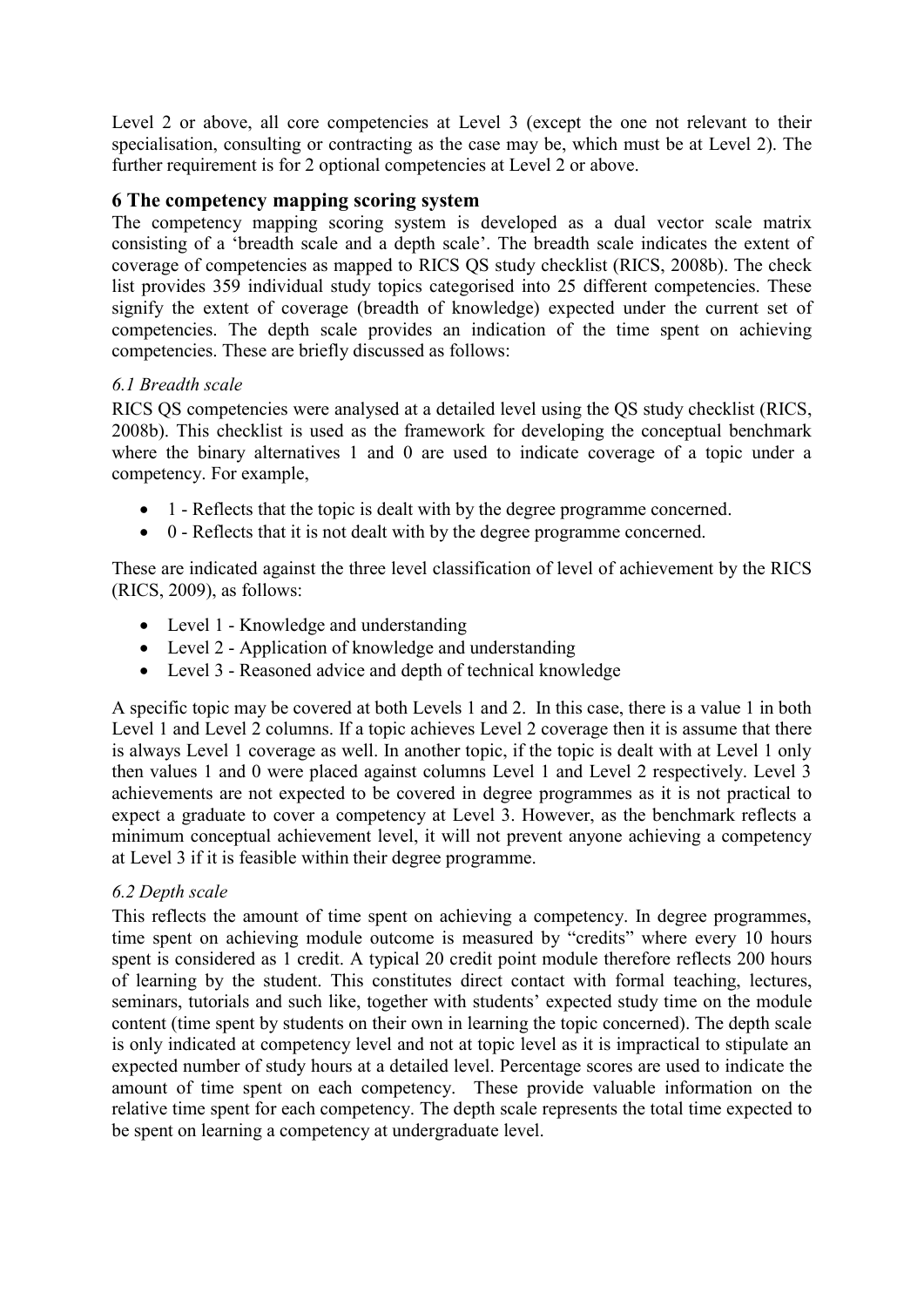## *6.3 Competency mapping template (CMT) and Competency mapping record (CMR)*

A CMT incorporating the breadth and depth scales was developed on a spreadsheet using the competency mapping scoring system. It contains two tabs, one each for the breadth scale (mapping) and the depth scale (mapping). The breadth mapping tab contains the study checklist topics organised into competencies (vertical) mapped against module specifications (horizontal). In a similar way the depth mapping tab contains the RICS QS competency list (vertical) mapped against module specifications (horizontal).

#### **<<<<<<<<<<<<<<Insert Figure 2 >>>>>>>>>>>>**

The mapping process involves taking each module specification, identifying module topics and mapping them against the breadth scale. Subsequently, time utilised for each topic for a competency is estimated and noted in the corresponding cell in the depth scale mapping tab. When all breadth and depth scale information is recorded for a degree programme it becomes a record of how module content is mapped against RICS competencies. This is termed as the competency mapping record (CMR) for the programme.

## **7 The competency mapping of the case studies**

## *7.1 Developing the conceptual benchmark*

The conceptual benchmark was developed by mapping module specifications of four universities (case studies) RICS accredited QS honours degree programmes against the RICS study checklist (RICS, 2008b) using the aforementioned CMT. The process used in mapping competencies for the case studies is summarised as follows:

- 1. A request to conduct a case study of the selected QS degree programme was sent to the respective programme director explaining the process.
- 2. The module specifications and the programme module structure were obtained from the respective case study (university).
- 3. The CMT with the breadth and depth scales was used to map the RICS competencies to the module specifications.
- 4. Programme module specifications were individually mapped to competencies using the CMT by the researchers. These process consisted of the following:
	- a. Topics for each module were identified and mapped to those in the breadth scale of study checklist topics.
	- b. Using the module credit allocation and proportionately distributing it to module content, the learning time allocation for each topic was estimated and allocated in the depth scale.
	- c. The process continued iteratively until mapping of all modules was completed to the researchers' satisfaction.
	- d. The completed mapping for a degree programme was termed a competency mapping record (CMR) (see Figure 2).
- 5. The completed competency mappings (CMRs) were then sent to the respective programme directors for further revision.
- 6. Revisions were discussed and agreed with the programme directors to finalise the CMR of each programme.

Each RICS competency is made up of several topics (known as the study checklist). The breadth mapping, which is the scope of coverage, was carried out across Level 1 and Level 2. As noted above, Level 3 is not included because a QS graduate would not have attained this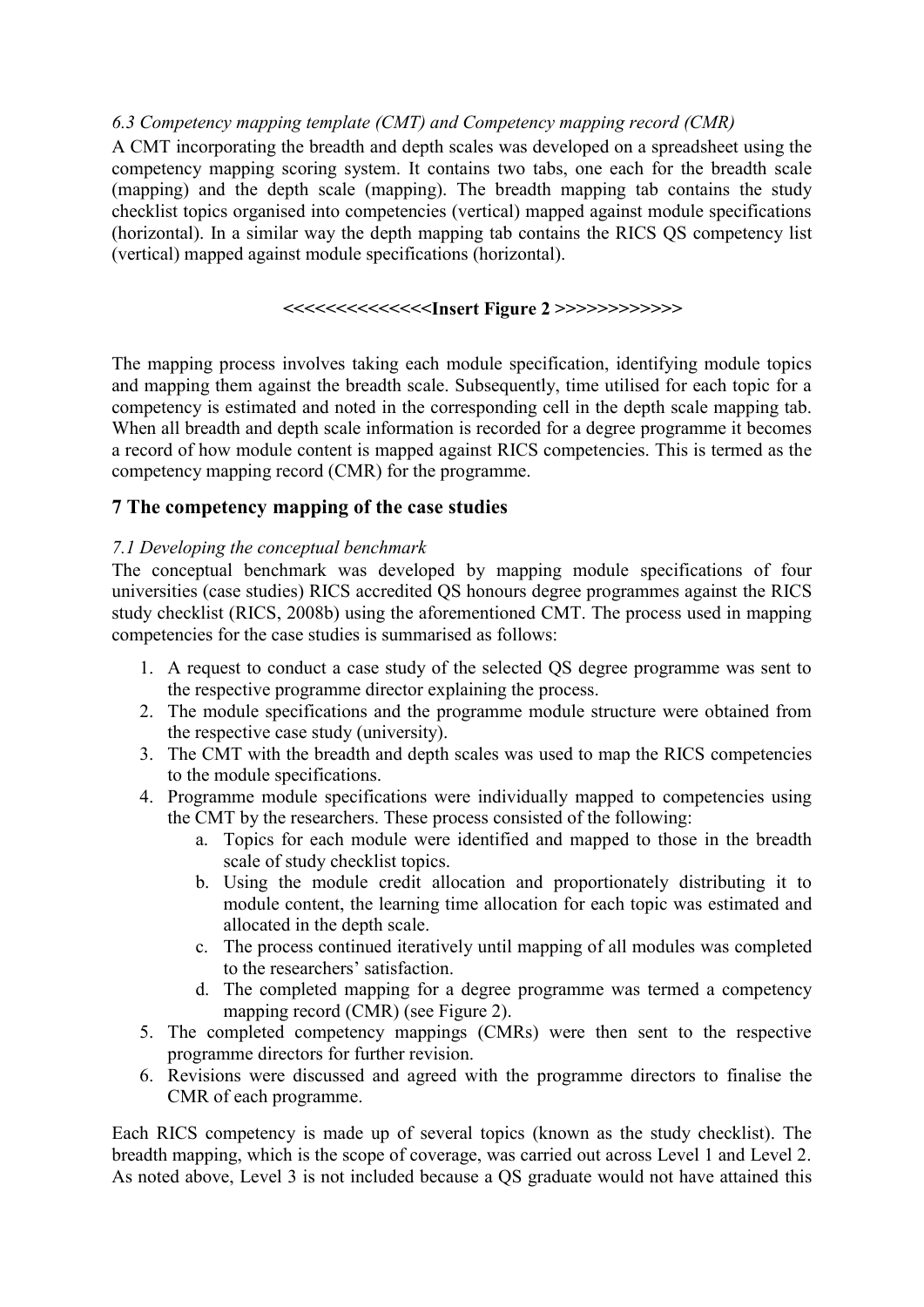level upon graduation. Since the benchmark is a minimum threshold it is not required to be considered. The depth mapping was carried out at competency level, unlike the breadth mapping which was carried out at detailed study checklist level. Credits hours are used for the depth mapping. There are a total of 360 credits (3600 hours) of learning in a degree programme. Therefore, there will be less than 3600 hours available to map against RICS competencies. This is because a typical degree programme contains topics that are related to but not specifically identified within RICS competencies. For example, the subject areas of basic economics, mathematics, and topics such as the background to the legal system are not directly related to RICS competencies.

Both breadth and depth mappings of the case studies (A, B, C, & D) were initially carried out by the researchers using the respective programme specifications. The results were then sent out to the programme leaders of the degree programmes concerned for necessary adjustments and ratifications. Descriptive statistics such as mean and percentage scores were used to analyse and present the results of the case studies as a conceptual framework.

#### *7.2 Comparative analysis of case studies*

The four case study competency mappings were collated and statistically analysed to develop the conceptual benchmark for mapping graduate level QS competencies. A summary of the depth mapping of case studies is provided.

#### **<<<<<<<<<<<<<<Insert Table 1 >>>>>>>>>>>>**

There are many variations on how the programme curricula of individual case studies (universities) are mapped to competencies. Most variations are in the mapping of a few core competencies and of the optional competencies. This is somewhat expected as individual programmes have their own strengths and character. The average total mapping of competencies stands at 78%, indicating that 22% of the curricula in undergraduate programmes reflect knowledge content that does not directly map against competencies. These are often fundamental and basic knowledge components that are essentially required in order to be able to deliver knowledge that would assist in the achievement of competencies. A detailed analysis of the weightings for mandatory, core and optional competencies across the four case studies is presented in Figure 3.

#### **<<<<<<<<<<<<<<Insert Figure 3 >>>>>>>>>>>>**

 As indicated in Figure 3 it is very clear that all universities have given overwhelming priority to core competencies. Two universities have given the second level of priority for either optional or mandatory competencies.

#### **8 The conceptual benchmark for graduate route**

The conceptual benchmark (see Table 2) is a two dimensional matrix reflecting overall average coverage and average depth of coverage of the four case studies. The conceptual benchmark values reflect the levels of achievement of competencies by graduates completing a degree from the four case study QS programmes. It reveals under Level 1 and Level 2 columns the topics covered in all the four RICS accredited degree programmes examined. A value of 1 against a particular topic implies that at least one of the case study degree programmes covers this. The credits hours' column, which is the average of the four case study values, indicates typical expected times (in hours) devoted to each competency, whilst the percentage column shows the relative time proportion. Only a brief extract of the conceptual benchmark is shown (as the table extends to several pages).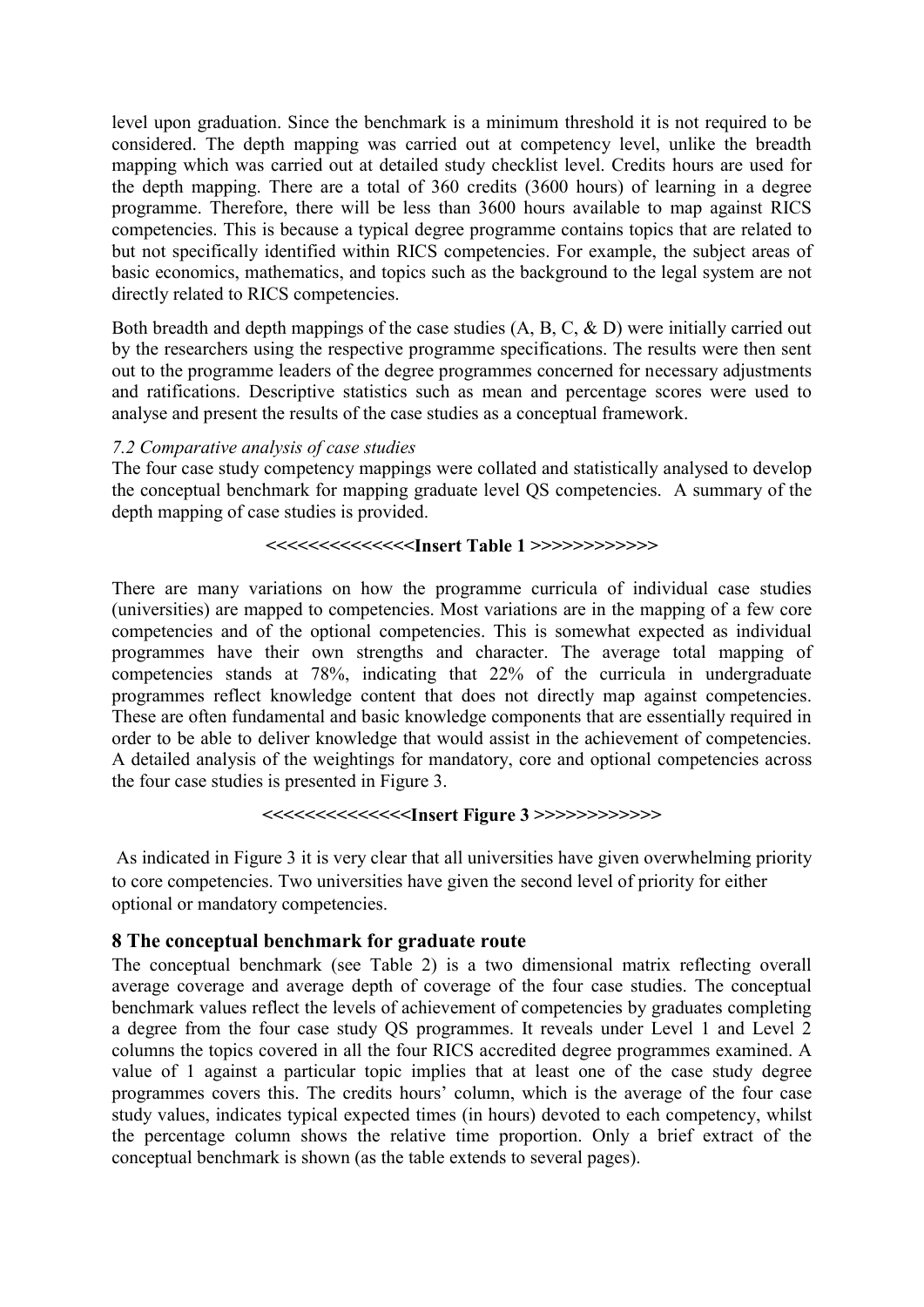#### **<<<<<<<<<<<<<<Insert Table 2 >>>>>>>>>>>>**

On the whole, the conceptual benchmark shows the average level of graduate competency achievement from four universities (case studies) of RICS accredited programmes. Thus, the conceptual benchmark indicates graduate attainment of RICS QS competencies. This provided a basis for further investigation of industry and academic views of the conceptual benchmark and their expectations. This is essential to harmonise diverse views and to generate a minimum graduate competency benchmark that satisfies the aspirations of all stakeholders. In order to provide a meaningful comparison of the priorities of the conceptual benchmark, the summary of the depth and breadth scales for competencies is provided.

#### **<<<<<<<<<<<<<<Insert Table 3 >>>>>>>>>>>>**

Table 3 is derived from obtaining average figures from the four case studies completed. The depth scale was developed using mean time periods utilised for each competency. The breadth scale was developed by considering the frequency of engagement with the topics in the study checklist and considering any of the case study programmes dealing with the topic at least once (considered as 1 – contributing to the count). There are 290 topics used at Level 1 across the four case studies and 93 topics used at Level 2. This does not necessarily imply that any one case study (university) used all 290 topics identified here. The total of 290 and 93 for Level 1 and 2 respectively indicate the maximum number of topics dealt with across four case studies. Similarly, there are a total of 3083 hours of learning representing 86% of learning time for a programme (see Table 3).

A detailed analysis of the conceptual benchmark weighting of competencies-mandatory, core and optional competencies is presented.

## **<<<<<<<<<<<<<<Insert Figure 4 >>>>>>>>>>>>**

The core competencies have the greatest weighting with a 62% share, followed by optional competencies with 20% and mandatory competencies with an 18% share. The conceptual benchmark provides the basis for development of the final benchmark for graduate level competencies. Therefore, the conceptual benchmark was presented to the expert forum.

## **9 Development of the final benchmark for graduate routes**

The conceptual benchmark was presented to a selected expert forum for refinement of both breadth and depth scales for all study topics and competencies. Using the Delphi methodology, the views of experts were harmonised to create the final benchmark. The process is briefly explained as follows:

#### *9.1 Establishing the expert forum*

The forum of experts consisted of industry practitioners from large, SME and micro level quantity surveying organisations. These included quantity surveying employer organisations from both the traditional consulting and contracting sectors. A minimum of two experts from each category were sought for this exercise. In addition, three quantity surveying programme directors from RICS accredited programmes were also invited to participate. All members were chartered surveyors and experienced either as practitioners or academics. The forum consisted of 15 members representing all types of quantity surveying employers and academics (see Table 4).

**<<<<<<<<<<<<<<Insert Table 4 >>>>>>>>>>>>**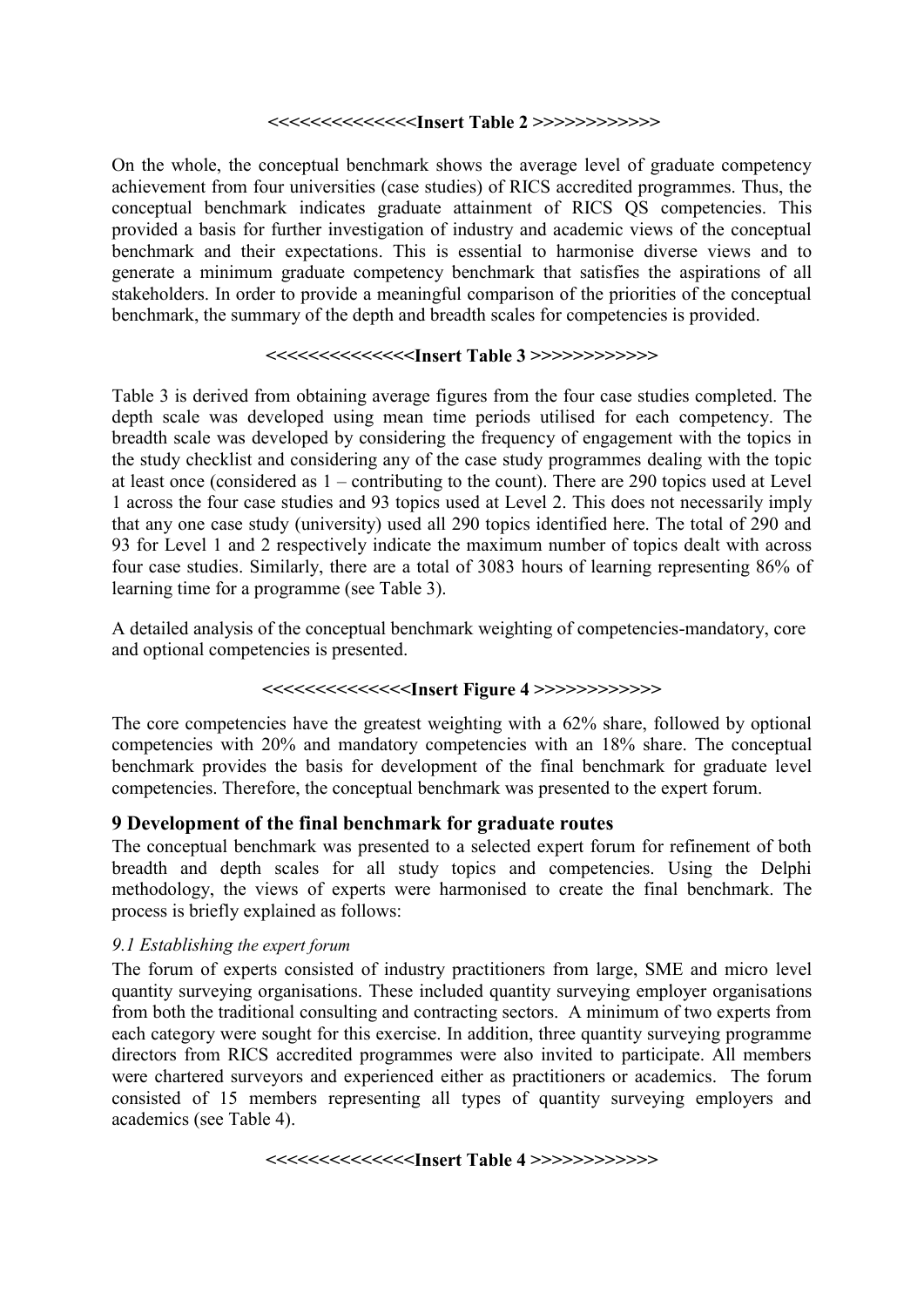## *9.2 Revision and ratification of the conceptual benchmark*

The stages followed in the expert forum were as follows:

- 1. Invitations to industry and academic experts to join the expert forum.
- 2. Appointment of the expert forum members.
- 3. Arranging and conducting individual expert forum interviews to obtain views on revisions to the conceptual benchmark.
- 4. Collating the views of the expert forum members and developing the revised benchmark considering the average views of all experts.
- 5. Distributing the revised benchmark to all experts to obtain views on further revisions or concurrence with the revised benchmark.
- 6. Collating all further revisions to develop the ratified benchmark.
- 7. Converting the ratified benchmark to the final benchmark, this comprises the graduate competency threshold benchmark (GCTB).

The details of how the revised benchmark values were developed from the conceptual benchmark and the development of the ratified benchmark values from the revised benchmark are explained as follows:

For the breadth scale, mode was used to analyse expert forum views. A competency consists of several topics. At Level 1, a topic under a certain competency would either be expected (i.e. by the experts) to be covered (i.e. marked as 1) or not expected to be covered (i.e. marked as 0), in graduate OS education. The same rules applied to Level 2 coverage. Level 3 was not considered because it is not a typical level of attainment in graduate QS education.

The modes of the 15 experts' views were then derived for each topic at both Level 1 and Level 2. For example, if 8 experts (hence 8 ticks) or more thought that a topic should be covered in graduate QS education at Level 1, the topic was marked as 1 under Level 1, and vice versa. The same applied to Level 2 coverage. The numbers of topics covered under each competency, marked as 1, were then used to calculate the percentage coverage of topics for that competency, at both Level 1 and Level 2.

The average views of all experts were used for the depth scale. The experts were asked to amend the conceptual benchmark values i.e. credits hours to reflect the learning hours they thought should be allocated to each competency in graduate QS education. The mean value of the 15 expert forum views on credits hours was then computed for each competency. The mean figure was converted to percentage score to illustrate the relative time proportion for each competency.

The Delphi technique was utilised to extract and harmonise the views of the experts. This enabled the researchers to achieve a consensus view from the forum to finalise the benchmark minimum levels of achievement of competencies for graduate quantity surveyors. A comparison of the conceptual, revised and ratified benchmarks using the depth scale is presented in Figure 5.

## **<<<<<<<<<<<<<<Insert Figure 5 >>>>>>>>>>>>**

## *9.3 The graduate competency threshold benchmark (GCTB) - final benchmark*

The final ratified benchmark with the dual scale breadth and depth mappings was converted to create the final GCTB. Therefore, GCTB represents minimum levels of competency achievement. A summarised version of the final benchmark (GCTB) is presented.

#### **<<<<<<<<<<<<<<Insert Table 5 >>>>>>>>>>>>**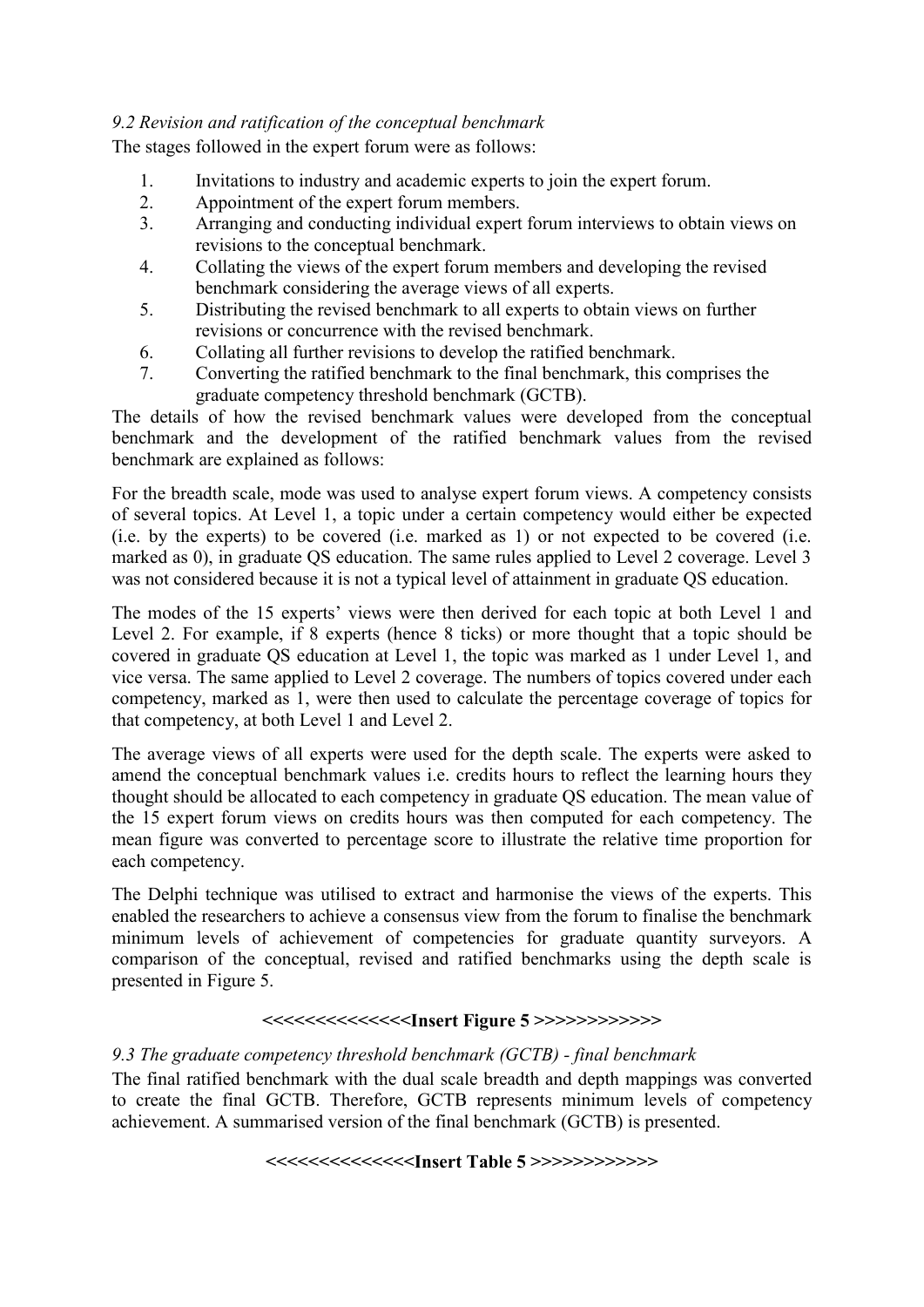As shown in Table 5 analysing the breadth scale, it is clear that there are a total of 305 topics to be covered representing 85% of total topics at Level 1. As one would expect, this falls to 102 topics (28%) at Level 2. Also, the depth scale is expressed in hours rather than in credits to enable each competency to be distributed and mapped against multiple modules (if required). The percentage time allocation clearly indicates the relative importance of competencies in terms of learning hours that need to be spent at undergraduate level. The overall levels of coverage of topics for mandatory, core and optional competencies are summarised in Figure 6.

#### **<<<<<<<<<<<<<<Insert Figure 6 >>>>>>>>>>>>**

As indicated in Figure 6 it is evident that most topics, especially within mandatory and core competencies need to be covered at Level 1. There is a slightly higher coverage expected at Level 2 for mandatory competencies over core competencies.

The depth scale indicates the minimum number of learning hours that needs to be allocated to each competency in a RICS accredited QS honours degree programme. The module specifications of such a programme can be mapped to the RICS QS competencies, identifying the learning hours spent for each competency. The minimum benchmark developed in this research provides a threshold minimum to achieve in this competency. This is presented in Figure 7.

#### **<<<<<<<<<<<<<<Insert Figure 7 >>>>>>>>>>>>**

Similarly, the breadth scale in the benchmark indicates the expected percentage coverage of the RICS QS study checklist. Thus, summary of which study topics need to be covered is indicated in the benchmark presented in Figure 8.

#### **<<<<<<<<<<<<<<Insert Figure 8 >>>>>>>>>>>>**

#### **10 Discussion**

It is increasingly evident today that significant attention is paid to competency-based education for professionally oriented degree programmes in higher education institutions (HEIs) in many disciplines across the globe. The purpose of this research was to develop a competency mapping framework (CMF) for the professionally oriented degree programmes taking Quantity Surveying (QS) honours degree programme as an exemplary. This was achieved through the conducted of an extensive review of relevant literature, a pilot study, case studies (including semi-structured interviews), and expert forum using Delphi technique in developing the CMF. The selected case studies comprised four leading QS honours degree programmes in the UK, all accredited by the RICS. The curricula of these programmes (module specifications) were mapped against RICS QS competencies. The case studies, consequently, provided the basis for the development of the benchmark for graduate competencies. The 25 RICS competencies identified in this research are grouped into three as follows: (1) 8 mandatory competencies, (2) 7 core competencies, and (3) 10 optional competencies (RICS, 2009). This approach is similar to previous studies. For instance, Ahn *et al*. (2012) identified 14 key competencies for the United States construction graduates. Through factor analysis the authors grouped the identified competencies into 4 classes of competencies for construction graduates as follows: (1) general competency, (2) affective competency, (3) cognitive competency, and (4) technical competency.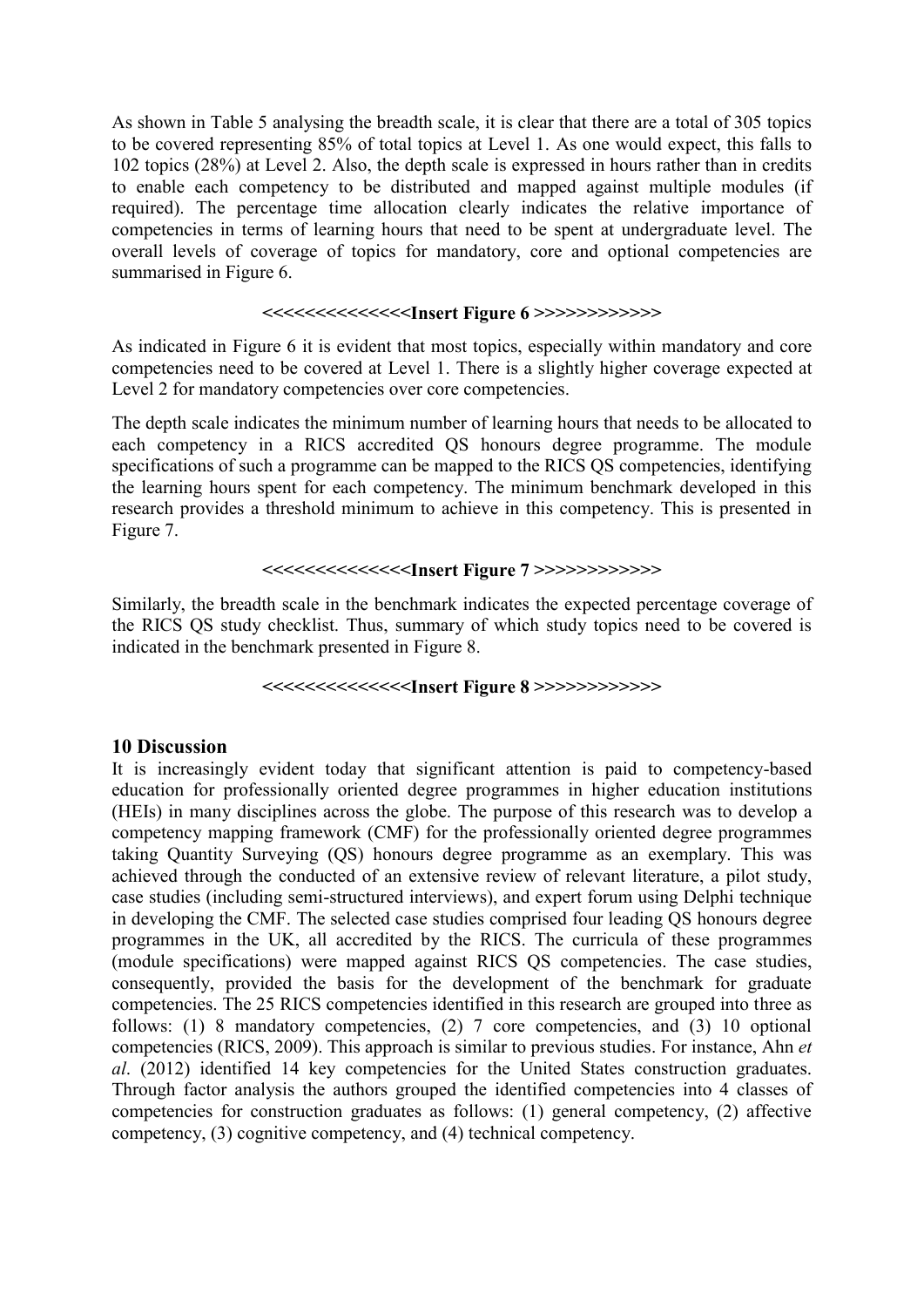Arain (2010) identified the graduate competencies for baccalaureate level construction education in Alberta, Canada. The author recommended that the breadth and depth of the core curricula ensured sufficient coverage of fundamental and extended topics in construction project management. This present research mirrors similar research undertaken in Alberta, Canada (see Arain, 2010), the United States (see Ahn *et al.,* 2012), in Australia (see Newton and Goldsmith, 2011a, 2011b; Newton *et al*., 2012), in the UK (see Perera and Pearson, 2011), in Germany (see Schaeper, 2009), in South Africa (see Nkado and Meyer, 2001), but expand the works with increased attention to the mapping of the competencies to the depth and breadth scales. Perlin (2011) recognised mapping as an approach for "evaluation and restructuring of an individual course and curriculum objectives for alignment with programme competencies and accreditation requirements". The mapping process further provides an opportunity for evaluating how well the overall curriculum reflects the program's stated competencies in terms of breadth and depth (Rissi and Gelmon, 2014). Against this backdrop, this research developed a competency mapping framework (CMF) for programme appraisal and benchmarking. The CMF consists of three essential instruments to include graduate competency threshold benchmark (GCTB), competency mapping template (CMT) and competency mapping record (CMR). In achieving the CMF, a logical learning credit based competency mapping scoring system was developed as a dual scale matrix consisting of a 'breadth scale' and 'a depth scale'. The breadth scale consists of 4 columns to include Level 1 and Level 2 columns that indicate the level at which a topic is to be achieved at undergraduate level. The other two columns present statistics of percentage coverage of topics at Levels 1 and Level 2 respectively. The depth scale consists of two columns to include firstly the credit hours and indicates the amount of time an undergraduate student should spend in learning topics related to a competency, and secondly statistics of the percentage time allocation for a competency (see Figure 9 for details). This approach is similar to the spreadsheet analysis adopted by Newton and Goldsmith (2011a) when developing Threshold Learning Outcomes (TLOs) to benchmark the graduate outcomes from Bachelorlevel study in building and construction management in Australia.

#### **<<<<<<<<<<<<<<Insert Figure 9 >>>>>>>>>>>>**

Therefore, the mapping process involves taking each module specification, identifying module topics and maps them against the breadth scale. Subsequently, time utilised for each topic within a competency is estimated and noted in the depth scale. When all breadth and depth scale information is recorded for a degree programme, it becomes a record of how module content is mapped against competencies. As it is revealed in this research, CMF provides a minimum threshold benchmark level of competency required in undergraduate studies in quantity surveying in the UK. The module contents were mapped to competencies using the competency map scoring system incorporating the depth and breadth scales.

#### **11 Conclusions**

This research seeks to usefully improve the relationship between that which is taught in HEIs and that which is sought by the industry, to align practice and academic priorities. Against this backdrop, this research developed a competency mapping framework (CMF) for programme appraisal and benchmarking. The CMF consists of three essential instruments to include a graduate competency threshold benchmark (GCTB), a competency mapping template (CMT), and a competency mapping record (CMR). These research findings revealed that having analysed the breadth scale, it is clear that there is a total of 305 topics to be covered representing 85% of all topics at Level 1. This figure falls to 102 topics (28%) at Level 2. It is evident that most topics, especially for mandatory and core competencies, need to be covered at Level 1. Furthermore, there is a slightly higher coverage expected at Level 2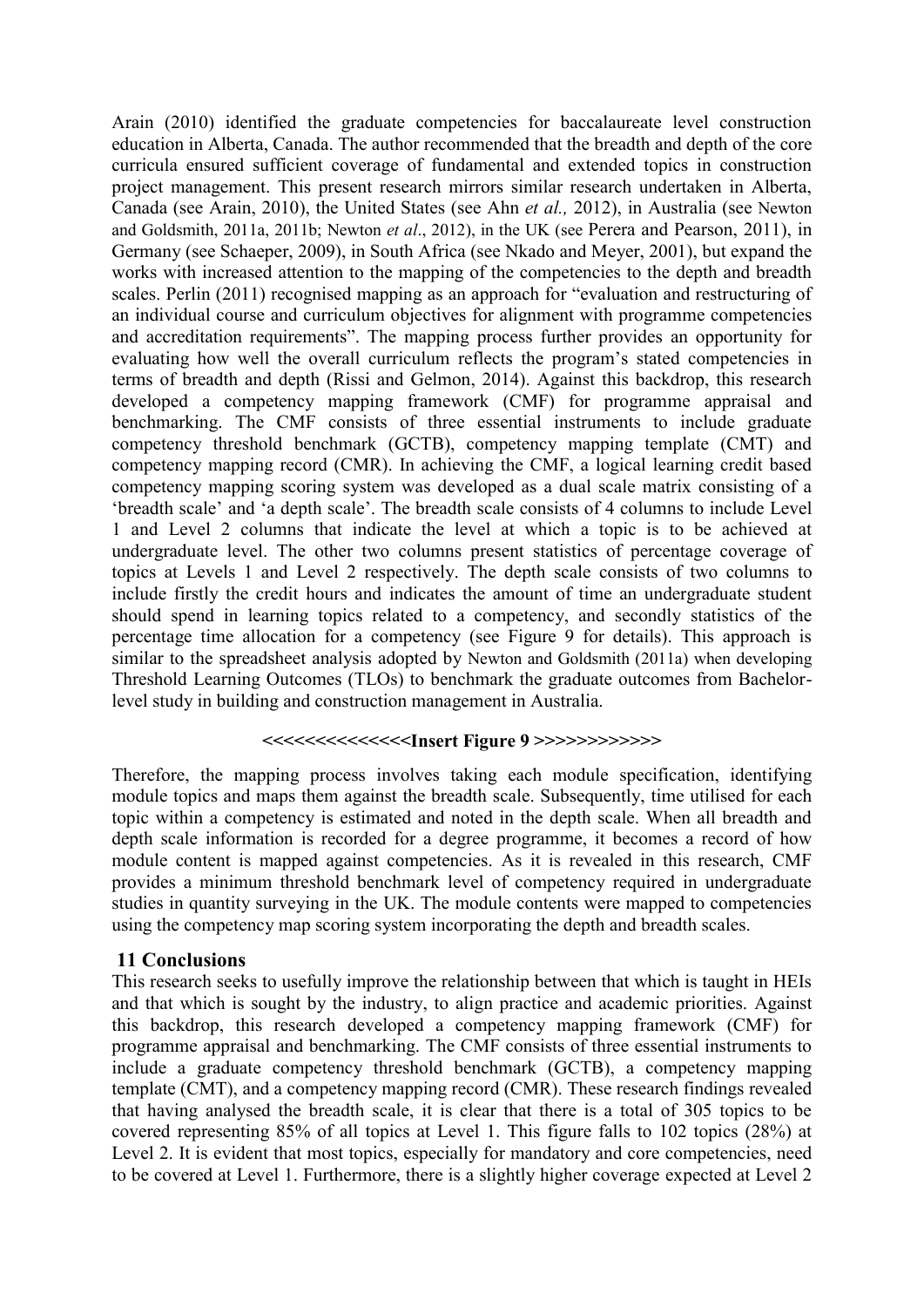for mandatory competencies over core competencies. The depth scale is expressed in hours rather than in credits to enable each competency to be distributed and mapped against multiple modules. Analysing the depth scale, it indicates that there is a total of 3188 hours of learning time expected on RICS QS competencies. It is obvious that CMF developed in this research have both theoretical and practical implications. The theoretical implication provides a useful methodology to map program curricula to competencies, which can be replicated in any construction oriented degree programme. The practical implication indicates that CMF can be used effectively in programmes development and validation. The CMF would further be useful in monitoring and improving quality and professional standards of any degree programmes. It is believed that this research finding would align practice and academic priorities, thus enhancing the employability of construction graduates.

## **Acknowledgments**

The authors wish to acknowledge the RICS Research Trust, members of Construction Economics and Management Research Group (CEMRG) in the Faculty of Engineering and Environment, and Northumbria University for their support for this research.

## **References**

ACCE (2015). "Standards and criteria for accreditation of postsecondary construction education degree programs". Available at: http://www.acce-hq.org/images/uploads/Doc\_103\_OBS\_final\_042915.pdf

(December 8, 2015).

- Australian Learning and Teaching Council (ALTC) (2011). "Learning and teaching
	- academic standards project: building and construction academic standards statement". Available at:  $\alpha$

[http://disciplinestandards.pbworks.com/w/file/fetch/53056843/altc\\_standards\\_BUILD](http://disciplinestandards.pbworks.com/w/file/fetch/53056843/altc_standards_BUILDING.pdf) [ING.pdf](http://disciplinestandards.pbworks.com/w/file/fetch/53056843/altc_standards_BUILDING.pdf) (December 8, 2015).

- Ahn, Y., Annie, R. and Kwon, H. (2012). "Key competencies for U.S. construction graduates: industry perspective". *Journal of Professional Issues in Engineering Education Practice,* 138(2), 123–130.
- Arain, F. (2010). "Identifying competencies for baccalaureate level construction education: enhancing employability of young professionals in the construction industry". *Construction Research Congress*, 194-204.
- Batterman, S., Martins, A., Antunes, C., Freire, F. and da Silva, M. (2011). "Development and application of competencies for graduate programs in energy and sustainability". *Journal of Professional Issues in Engineering Education Practice,* 137(4), 198–207.
- Bowen, P., Cattell, K., Distiller, G. and Edwards, P. J. (2008). "Job satisfaction of South African quantity surveyors: An empirical study". *Construction Management and Economics,* 26(7), 765–780.
- Cowan, D. T., Norman, I. and Coopamah, V. P. (2007). "Competence in nursing practice: A controversial concept– A focused review of literature". *Accident and Emergency Nursing,* 15(1), 20–26.
- Dainty, A. R. N., Cheng, M. I. and Moore, D. R. (2003). "Redefining performance measures for construction project managers: an empirical evaluation". *Construction Management and Economics,* 21, 209-218.
- Getha-Taylor, H., Hummert, R., Nalbandian, J. and Silvia, C. (2013). "Competency model design and assessment: Findings and future directions". *Journal of Public Affairs Education,* 19(1), 141–171.
- Gibb, S. (2003). "Information advice and guidance Is it time for a national research forum". *Career Development International,* 8(4), 169-218.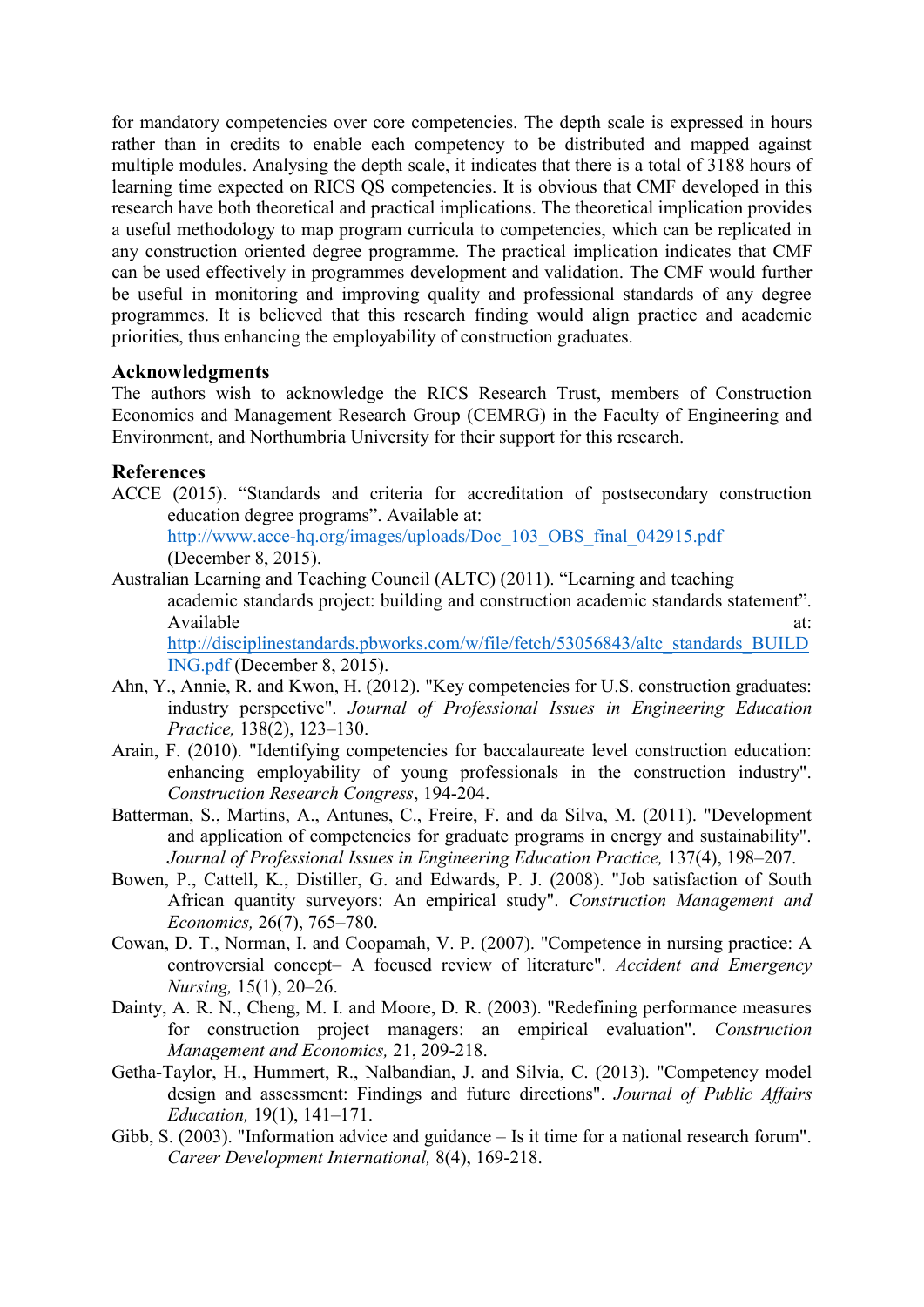- Kaklauskas, A., Daniūnas, A., Amaratunga, D., Urbonas, V., Lill, I., Gudauskas, R., . . Jackutė, I. (2012). "Life cycle process model of a market-oriented and student centered higher education",. *International Journal of Strategic Property Management,*  16(4), 414–430.
- Keraminiyage, K. and Lill, I. (2013). "Strategies to address gaps in the supply and demand of skills and knowledge in built environment-related disciplines". *International Journal of Strategic Property Management,* 17(2), 111-113.
- Ling, F. Y. Y. and Chan, A. H. M. (2008). "Internationalising quantity surveying services". *Engineering, Construction and Architectural Management,* 15(5), 440–455.
- Male, S. (1990). "Professional authority, power and emerging forms of 'profession' in quantity surveying". *Construction Management and Economics,* 8(2), 191-204.
- Meyer, T. and Semark, P. (1996). "A framework for the use of competencies for achieving competitive advantage". *South African Journal of Business Management,* 27(4), 96– 103.
- Newton, S. (2011). "Building and construction learning and teaching academic standards statement: learning and teaching academic standards project", Strawberry hills, Australia: Australian Learning and Teaching Council. Available at: <http://www.altc.edu.au/> (December 8, 2015).
- Newton, S. and Goldsmith, R. (2011a). "Setting academic standards for tertiary education in the construction industry", In Proceedings of 36th AUBEA conference, Melbourne, Australia. Available at:<http://www2.bond.edu.au/about/faculties/bus/isda/aubea.html> (December 8, 2015).
- Newton, S. and Goldsmith, R. (2011b). "An analysis of stakeholder preferences for threshold learning outcomes in construction management in Australia In: Egbu, C. and Lou, E.C.W. (Eds.) Proceedings 27<sup>th</sup> Annual ARCOM Conference, 5-7 September, Bristol, UK.
- Newton, S., Betts, M., Burt, R. and Lees, M. (2012). "Setting global academic standards for the building and construction industry: a discussion piece", In Proceedings of the Joint CIB International Conference: Management of Construction: Research to Practice, Birmingham School of the Built Environment, Birmingham City University, UK.
- Nkado, R. and Meyer, T. (2001). "Competencies of professional quantity surveyors: a South African perspective". *Construction Economics and Management*, 19, 481-491.
- Pathirage, C. P. and Amaratunga, R. D. G. (2006). "*A vision for the quantity surveying education in the 21st century: United Kingdom perspective.* In: Customising the quantity surveying education, Department of Building Economics, University of Moratuwa, Sri Lanka.
- Perera, S. and Pearson, J. (2011). "Alignment of professional, academic and industrial development needs for quantity surveyors: Post recession dynamics". RICS Education Trust funded research report, UK. Available at: [http://www.rics.org/uk/knowledge/research/research-reports/alignment-of](http://www.rics.org/uk/knowledge/research/research-reports/alignment-of-professional-academics-and-industrial-development-needs-for-quantity-surveyors-the-post-recession-dynamics-/)[professional-academics-and-industrial-development-needs-for-quantity-surveyors-the](http://www.rics.org/uk/knowledge/research/research-reports/alignment-of-professional-academics-and-industrial-development-needs-for-quantity-surveyors-the-post-recession-dynamics-/)[post-recession-dynamics-/](http://www.rics.org/uk/knowledge/research/research-reports/alignment-of-professional-academics-and-industrial-development-needs-for-quantity-surveyors-the-post-recession-dynamics-/) (September 20, 2014).
- Perera, S. and Pearson, J. (2013). "RICS professional competency mapping framework for programme appraisal and benchmarking", RICS Research Trust funded research Main Report, RICS. Available at: [,http://www.rics.org/uk/knowledge/research/research](http://www.rics.org/uk/knowledge/research/research-reports/professional-competency-mapping-framework/)[reports/professional-competency-mapping-framework/](http://www.rics.org/uk/knowledge/research/research-reports/professional-competency-mapping-framework/) (September 20, 2014).
- Perlin, M. S. (2011). "Curriculum mapping for program evaluation and CAHME accreditation". *Journal of Health Administration Education, 28*(1), 27–47.